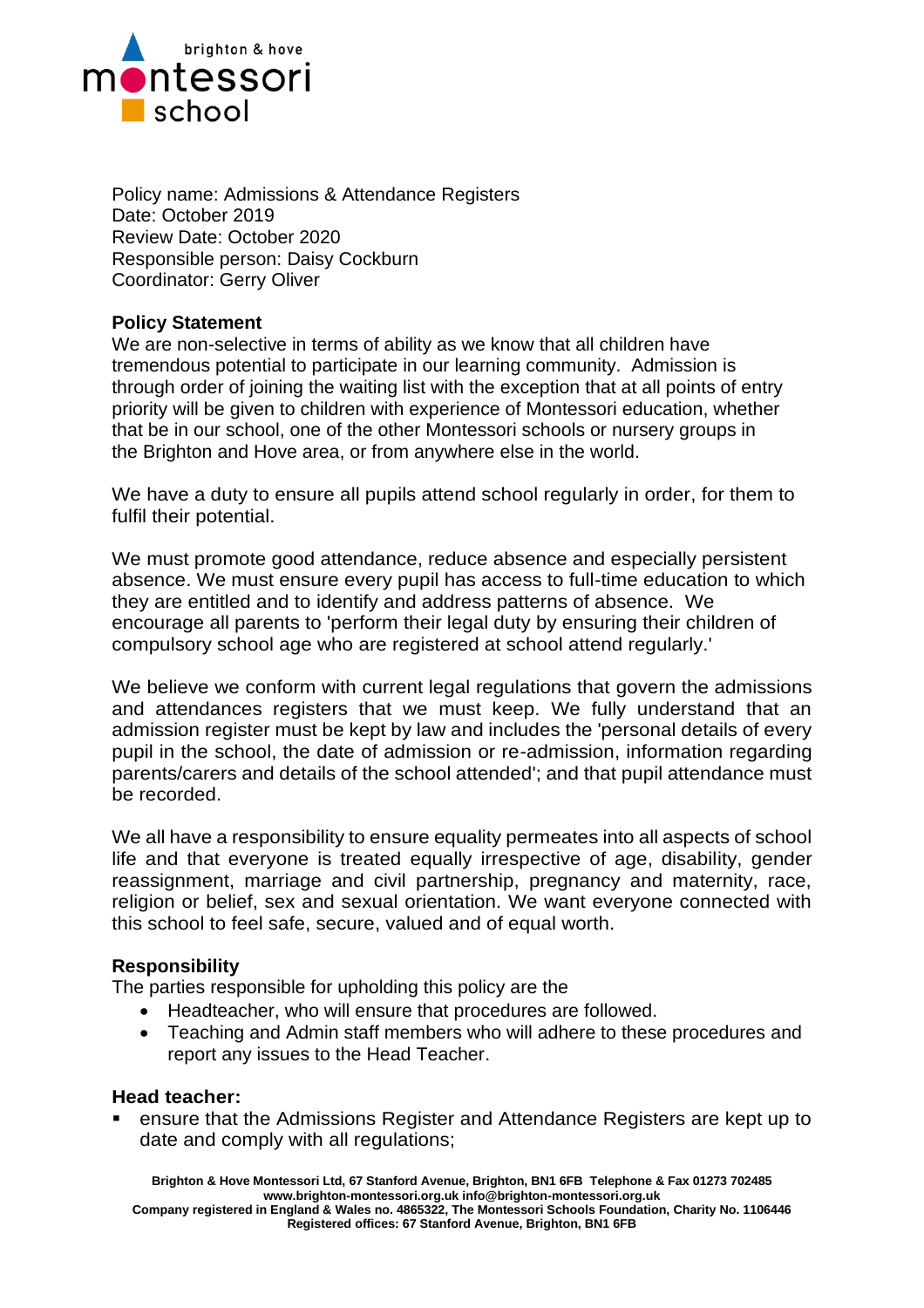- will ensure all school personnel, pupils and parents are aware of and comply with this policy;
- **•** provide leadership and vision in respect of equality;
- provide guidance, support and training to all staff;
- lead the development of this policy throughout the school;
- work closely with all staff to ensure the procedures are followed
- ensure that all admissions are recorded and that the attendance system is kept up to date

# **Admin Staff:**

To follow up all absences to:

- $\square$  ascertain the reason;
- $\square$  ensure the pupil is safe;
- $\Box$  identify if authorised or not:
- $\Box$  ascertain the correct code to use
- $\Box$  report any concerns to head teacher.
- **provide quidance and support to all staff:**
- **•** provide training for all staff on induction and when the need arises;
- keep up to date with new developments and resources;

## **Attendance Monitoring Procedure Admin staff will:**

- monitor pupil attendance and make contact with parents if the school has not been informed of their child's absence;
- **E** implement this policy with the Head Teacher;
- ensuring the following procedure is carried out each day:

 $\Box$  Registers collected by 9.30am once registration has been completed;  $\Box$  Monitor registers;

- o Listen to absence calls and emails from parents
- $\circ$  Follow up all pupil absence with no explanation
- o Contact parents/carers if they have not reported their child's absence by 10.00am;
- o If unable to make contact with parents/carers then call everyone on the contact list;
- o Leave voicemail and text messages in all cases;
- o Use school intelligence to establish any information about the unexplained absence;
- $\circ$  If still no contact with the parents/carers then repeat the calls;
- $\circ$  Contact the Head Teacher if a child is on the child protection register and no reason has been given for the child's absence;
- o If still no contact then send appropriate school personnel to the family home;
- $\circ$  If no contact has been made even after visiting the family home of an absent pupil then inform children's services / the police;

**[www.brighton-montessori.org.uk](http://www.brighton-montessori.org.uk/) [info@brighton-montessori.org.uk](mailto:info@brighton-montessori.org.uk)**

**Company registered in England & Wales no. 4865322 The Montessori Schools Foundation, Charity No. 1106446 Registered offices: 67 Stanford Avenue, Brighton, BN1 6FB**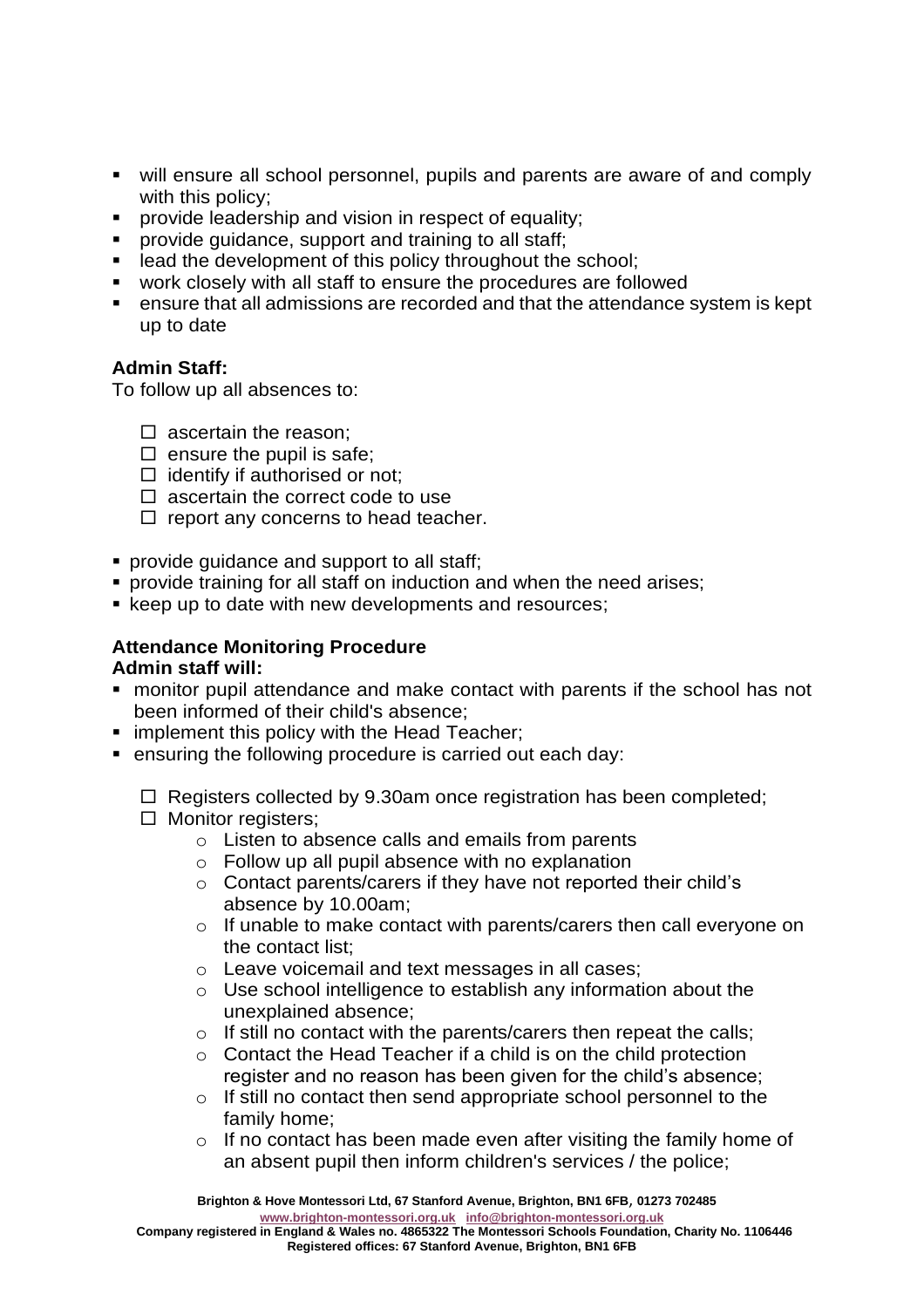- o Continue to contact the parents/carers throughout the day until contact is made;
- o Inform the Headteacher and the Designated Safeguarding Lead of the situation.
- o Keep a log of all actions and if necessary notify MyConcern (inhouse Safeguarding Software)
- keeping an up to date list of at least three emergency contact phone numbers for different adults associated with each pupil;
- monitoring individual and class attendance on a daily basis;
- keeping the Head informed of attendance figures and trends;
- organising meetings between the Headteacher and parents to discuss their child's poor attendance;
- organising meetings between the Headteacher and parents to discuss their application for a term time holiday;
- ensuring registers are kept up to date.

## **Associated documentation**

Equality P & P Data Protection Child Protection P & P Staff Handbook School Attendance – Guidance 2019 School attendance parental responsibility measures - Statutory guidance

## **Related Documents**

Registers held in each classroom in Grab Bag Log of attendance on Montessori Compass Class lists on school database Children's records held in classroom folder and office filing cabinet. Waiting list on database and forms in New Starters Folder in filing cabinet.

Child leaving the school - Exit Procedure

One term's notice is required as per our Terms and Conditions which parents sign on admission.

Exit letter sent to parents requesting new school details, copy with this policy and procedure and also on one drive in P & Ps.

Transfer information is then completed by teaching staff in conjunction with the Admin Team.

If the child has SEN requirements then the SENCo would provide transfer information to the admin team to add to school report etc., for new school.